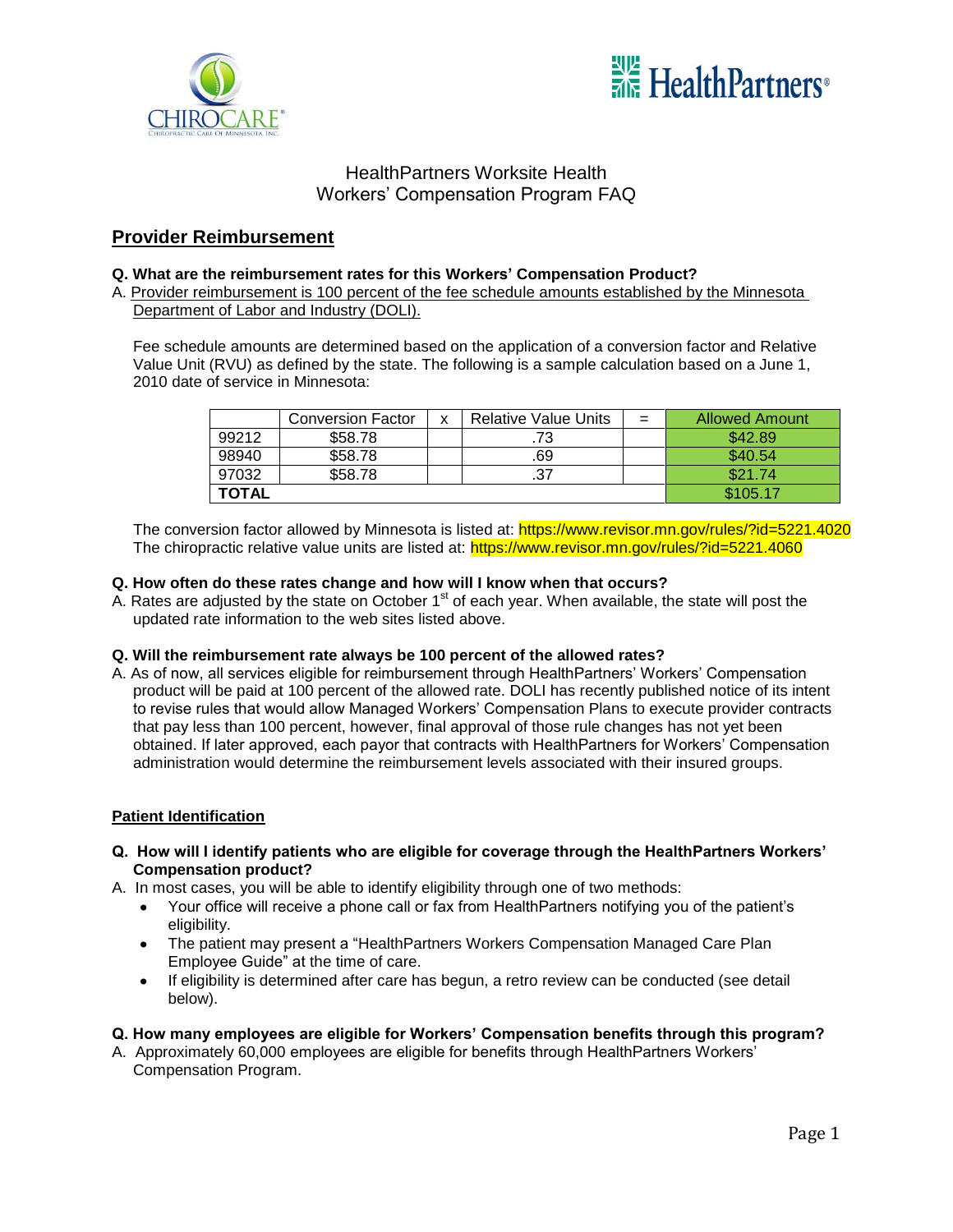



# **Care Authorization**

### **Q. Does care rendered through this Workers' Compensation product require authorization?**

A. Yes, the HealthPartners Workers' Compensation Product is a managed program so authorization from HealthPartners is required for care. ChiroCare will **not** coordinate authorizations for the Workers' Compensation program.

### **Q. What is the care authorization process?**

A. Care authorizations for this program will continue to be coordinated by HealthPartners, not ChiroCare. In many cases, patients will have obtained authorization from HealthPartners prior to their first visit. You will be able to identify these patients when HealthPartners contacts your office via phone or fax. If a patient presents in your office without coordination from HealthPartners, you must call the HealthPartners Worksite Health Case Management Line at (952) 883-5396 or (888) 779-3625 to initiate the authorization process and ensure coverage.

#### **Q. Who conducts the clinical reviews?**

A. HealthPartners conducts the reviews and utilizes a team of nurse case managers who specialize in workers' compensation to coordinate care associated with employee injuries.

#### **Q. What documentation must be submitted to obtain authorization?**

A. In most cases, providers will be asked to submit a Report of Work Ability form and SOAP notes to support the review.

#### **Q. Where do I submit the required documentation?**

A. All documentation required to support a review is to be submitted to HealthPartners:

HealthPartners: Workers Compensation Case Management P.O. Box 1309 Mail Stop 21106A

Minneapolis, MN 55440 FAX: (888) 303-1079

When submitting any documentation, please be sure the employee is clearly identified on each page.

#### **Q. What guidelines are applied by HealthPartners when processing an authorization request?**

A. The Practice Guidelines developed by HealthPartners are consistent with the uniform treatment standards developed by Minnesota's Commissioner of Labor and Industry. Those guidelines are available at **[www.dli.mn.gov](http://www.dli.mn.gov/)**.

#### **Q. What if I disagree with the case manager's clinical decision?**

A. Through the HealthPartners Worker's Compensation Dispute Resolution Process, a clinical determination will be reviewed by a chiropractic peer. This process can be initiated through a phone call, fax, email or letter to HealthPartners' Case Management team and may be submitted by the provider, employee or other representative.

#### **Q. Does HealthPartners coordinate retro reviews?**

A. Yes, HealthPartners understands that in some cases, the provider may not initially be aware that the injury being treated is work-related. In these cases, providers are to contact HealthPartners' Case Management Team at (952) 883-5396 or (888) 779-3625 to initiate a retro review.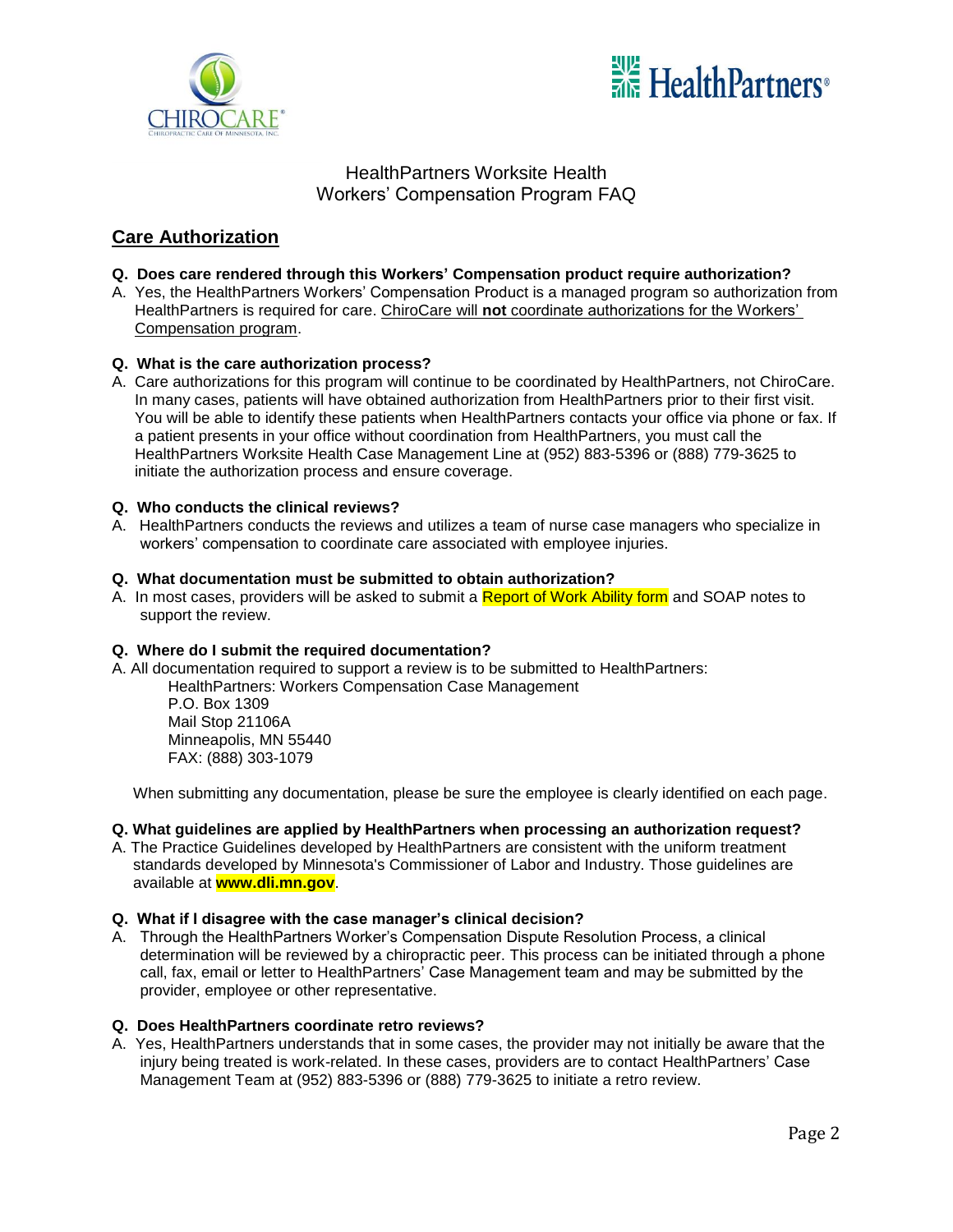



# **Claims**

### **Q. What is the submission process for Workers' Compensation claims?**

- A. Claims are to be submitted to the applicable payor which may or may not be HealthPartners. Claims for this program are not to be submitted to ChiroCare. Payor information can be collected one of three ways:
	- 1. from the HealthPartners Case Manager making the initial outreach to the provider.
	- 2. from the Employee Guide, which will often be presented by the patient at the initial visit.
	- 3. by calling HealthPartners Worksite Health's Care Line at (952) 883-5396 or (888) 779-3625.

### **Participation Overview**

- **Q. If I already treat HealthPartners Workers' Compensation patients, am I automatically enrolled as a par provider for this new product?**
- A. No, ChiroCare and HealthPartners have executed a new agreement for the Workers' Compensation product effective September 1, 2010. Any provider not contracted with ChiroCare for this specific product will not be considered par and/or eligible for Workers' Compensation referrals as of that date.
- **Q. Why does this product require an addendum to my current ChiroCare Contract?**
- A. ChiroCare's current Participating Provider Agreement is only applicable to health insurance. Because this program is workers' compensation, a new product, different contractual language is required. Going forward, ChiroCare's base agreement will be adjusted to incorporate all necessary language into a single agreement.

#### **Q. Am I required to participate in this Workers' Compensation network?**

- A. No, participation in the Workers' Compensation network is optional. As a contracted ChiroCare provider, you are being invited to participate but you are not required to do so.
- **Q. If I agree to participate in this Worker's Compensation network but later would like to terminate from it, can I do so without terminating my ChiroCare contract for health plan business?**
- A. Yes, as outlined in section 7.2 of the Addendum to Agreement Between Chiropractic Care of Minnesota, Inc and Provider (Addendum), providers currently contracted with ChiroCare may choose to terminate their participation with this program but continue their ChiroCare contract for health plan business.

#### **Q. What happens if I do nothing?**

A. Providers who want to participate in this Workers' Compensation program must agree to do so by signing and returning the Workers' Compensation Addendum to ChiroCare's corporate office at: 1000 County Road E, Suite 230 Shoreview, MN 55126

Providers who do not return the signed addendum will not be considered participating and/or eligible for referrals related to this program.